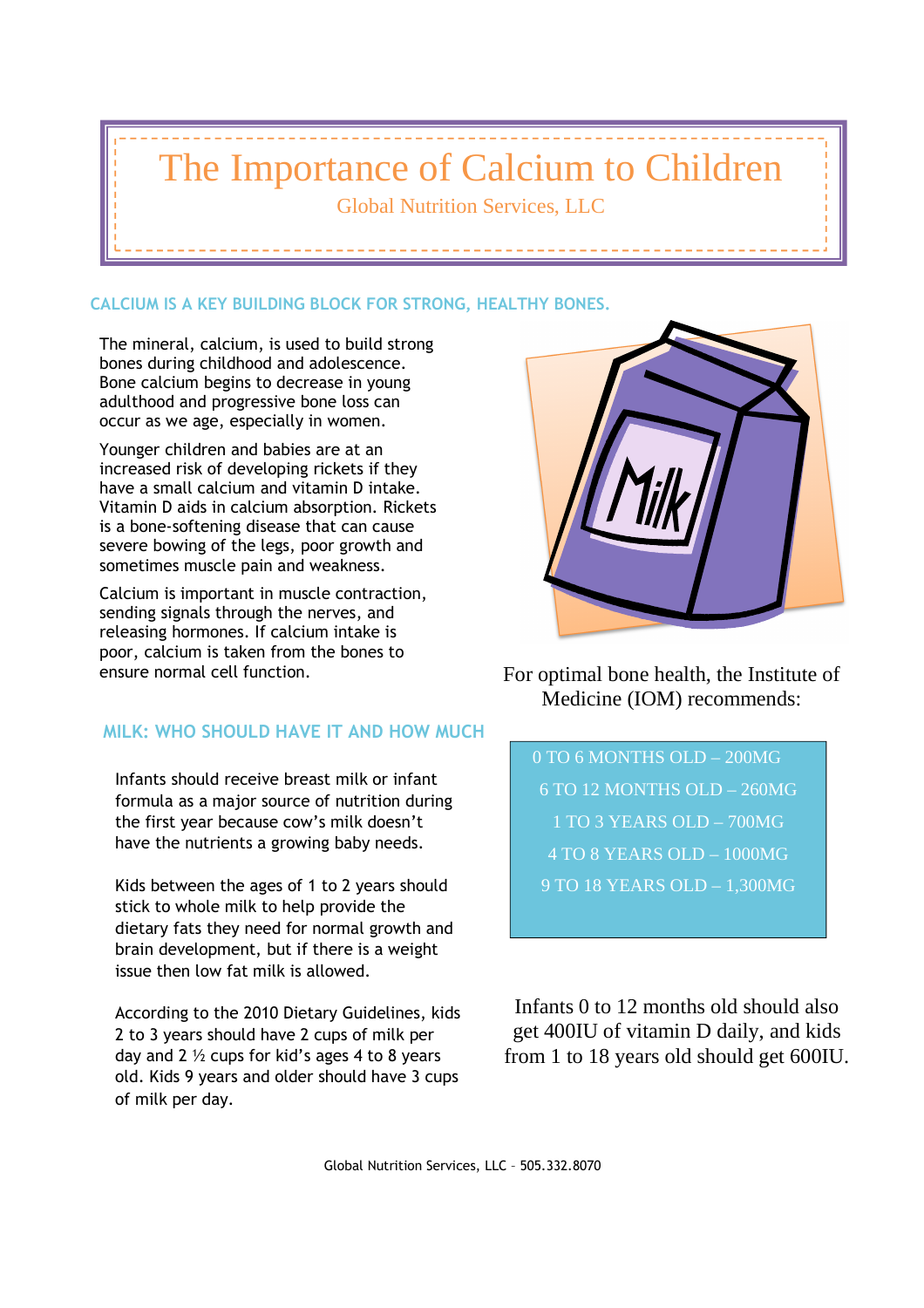#### **LACTOSE INTOLERANCE AND MILK ALLERGIES**

Low lactose and lactose-free products are available for those who are lactose intolerant. There are also lactose drops that can be added to dairy products as well. Sources of dairy that are lower in lactose are hard, aged cheeses (such as cheddar) and yogurts that contain active cultures that are easier to digest and are more likely to cause less lactose-related problems.

If you believe your formula-fed infant has an allergy with cow's milk, they may need to switch to a soy-based or hypoallergenic formula. Older kids with milk allergies can have good alternatives to milk and milk products such as calcium-enriched rice or soy milk, vegan products, and other soy-based or rice-based frozen desserts, sorbets, pudding and ice pops.

#### **VEGETARIAN CHILDREN**

It's more of a challenge to obtain the recommended amounts of calcium in a vegetable-only diet, but good sources of calcium can be found in dark green leafy vegetables, broccoli, chickpeas, and calcium fortified products, including orange juice, soy and rice drinks, and cereals.



## How to make the meal appealing to your kiddo's taste and adding the<br>necessary amount of calcium at the same time necessary amount of calcium at the same time:

- Add milk to desserts such as pudding and custards<br>"Ogurts and ice cream can be eaten with with the custards" Frozen yogurts and ice cream can be eaten with relish. The frozen yogurts and ice cream can be eaten with relish. The frozen yogurt<br>and ice creams can provide sufficient calcium<br>Yogurt can be blended into function
	- and ice cream can be eaten with relish. The<br>and ice creams can provide sufficient calcium
	- and Ice creams can provide sufficient calcium<br>Yogurt can be blended into fruit smoothies and can be used as dips<br>Milkshakes with chocolate or strawberry syrups can make in calcium fortified and can Milkshakes with chocolate or strawberry syrups can be used as dips<br>
	Milkshakes with chocolate or strawberry syrups can be used as dips<br>
	calcium fortified snack in the evening or even at broakfully<br>
	Cheese can be grated calcium fortified snack in the evening or even all be used as<br>Calcium fortified snack in the evening or even at breakfast<br>Cheese can be grated onto vegetables pasta serving to reakfast
		- Cheese can be grated onto vegetables, pasta and even easy can be added to cereals, oatmeal and portion of the<br>Ik can be added to cereals, oatmeal and portion of the same interests.
	-
	- Milk can be added to cereals, oatmeal and porridge for breakfast<br>• Milk can be added to cereals, oatmeal and porridge for breakfast<br>• Orange juice, fortified with calcium is now available in • Orange juice, fortified with calcium is now available for breakfast<br>Orange juice, fortified with calcium is now available for breakfast<br>Fofu can be stir fried with the used in your child's diet
- and can be used in your child's diet<br>ied with vegetables are used in thild's diet and can be used in your child's diet<br>Tofu can be stir fried with vegetables or added to other dishes to make<br>them rich in calcium and other vitamins<br>A lot of food is now fortified with
- them rich in calcium and other<br>in them rich in calcium and other vitamins<br>inow fortified with calcium them rich in calcium and other vitamins<br>A lot of food is now fortified with calcium, such as breakfast cereals,<br>oatmeal, English muffins, soy milk, bread and orange in the creats, patmeal, English muffins, soy milk, bread and orange juice.

Global Nutrition Services, LLC – 505.332.8070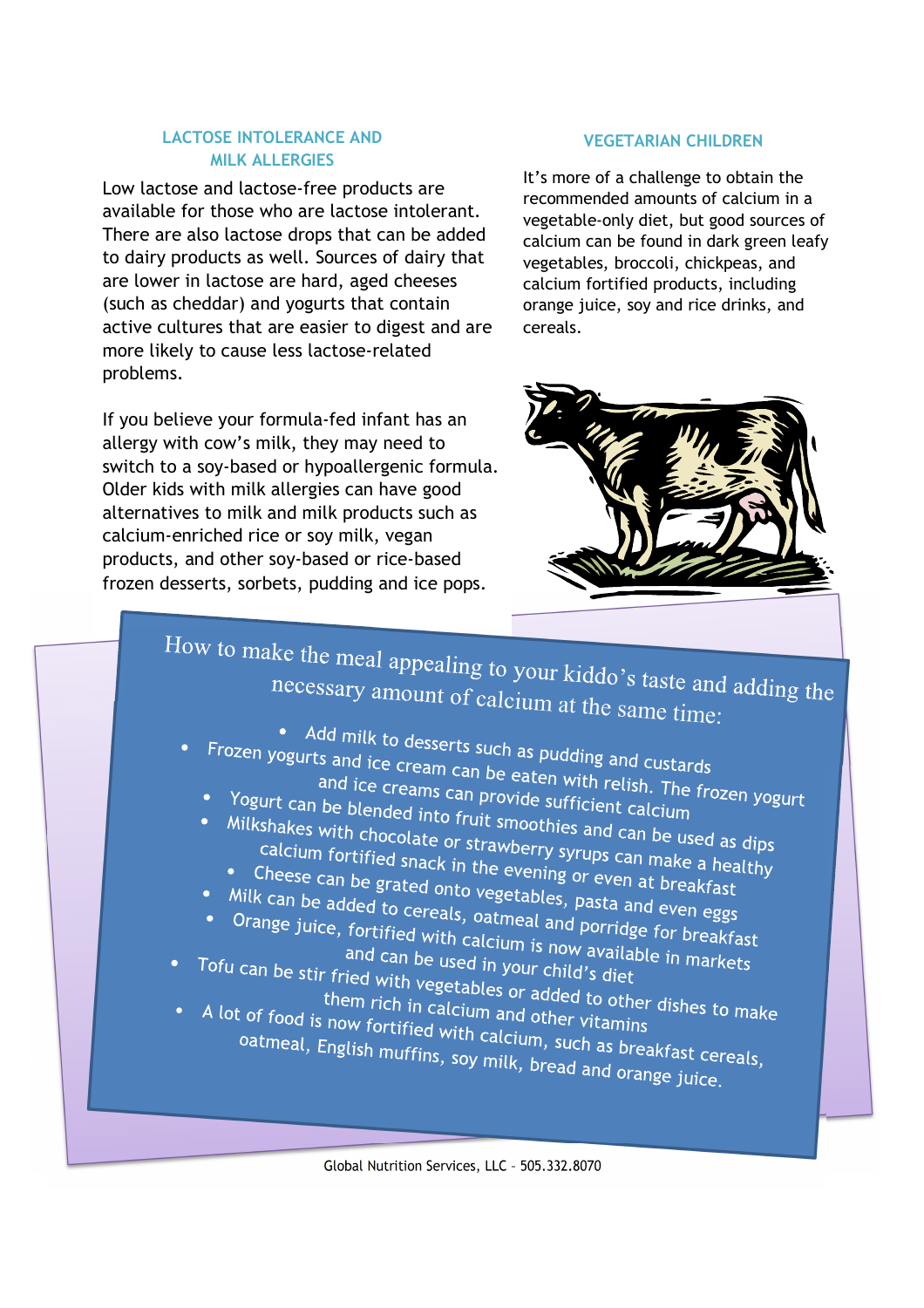## Calculate Your Child's Daily Calcium Intake

| <b>Calcium Rich Foods</b><br>and Supplements | <b>Serving Size</b> | # of Servings | <b>Milligrams of Calcium</b> | <b>Total Milligrams of</b><br>Calcium |    |
|----------------------------------------------|---------------------|---------------|------------------------------|---------------------------------------|----|
| Plain Yogurt                                 | 1 cup               |               | X 450                        | $\equiv$                              | mg |
| Calcium Fortified Hot<br>Cocoa               | 1 packet            |               | X 320                        | $\equiv$                              | mg |
| Fruit yogurt                                 | 1 cup               |               | X 315                        | $\equiv$                              | mg |
| Milk (skim, low fat,<br>whole)               | 1 cup               |               | X 300                        | $\equiv$                              | mg |
| Buttermilk                                   | 1 cup               |               | X 300                        | $=$                                   | mg |
| <b>Calcium Fortified</b><br>Juice            | 1 cup               |               | X 300                        | $\equiv$                              | mg |
| Calcium Fortified<br>Rice/Soy Milk           | 1 cup               |               | X 300                        | $\equiv$                              | mg |
| Calcium Fortified<br>Cereal                  | 1 ounce             |               | X 300                        | $\equiv$                              | mg |
| Nonfat Dry Milk<br>Powder                    | 5T                  |               | X 300                        | $\equiv$                              | mg |
| <b>Turnip Greens</b>                         | $\frac{1}{2}$ cup   |               | X 250                        | $\equiv$                              | mg |
| American Cheese                              | 2 ounces            |               | X 300                        | $=$                                   | mg |
| Cheddar Cheese                               | 1 1/2 ounce         |               | X 300                        | $=$                                   | mg |
| <b>Carnation Instant</b><br><b>Breakfast</b> | 1 packet            |               | X 250                        | $=$                                   | mg |
| Almonds                                      | $\frac{1}{2}$ cup   |               | X 190                        | $\quad =$                             | mg |
| <b>Blackstrap Molasses</b>                   | 1T                  |               | X 175                        | $=$                                   | mg |
| <b>Collard Greens</b>                        | $\frac{1}{2}$ cup   |               | X 175                        | $=$                                   | mg |
| Calcium Fortified<br>Tofu                    | $\frac{1}{2}$ cup   |               | X 150                        | $=$                                   | mg |
| Amaranth, Cooked                             | $\frac{1}{2}$ cup   |               | X 150                        | $\equiv$                              | mg |
| Figs, Dried, Uncooked                        | $\frac{1}{2}$ cup   |               | X 150                        | $=$                                   | mg |
| Calcium Fortified<br><b>Bread</b>            | 1 slice             |               | X 150                        | $\equiv$                              | mg |
| Pudding, Made with<br>Milk                   | $\frac{1}{2}$ cup   |               | X 150                        | $\equiv$                              | mg |
| Sour Cream, Cultured                         | $\frac{1}{2}$ cup   |               | X 125                        | $\equiv$                              | mg |
| Calcium Fortified<br>Waffles                 | $\overline{2}$      |               | X 120                        | $=$                                   | mg |
| Ice Cream/Ice<br>Milk/Frozen Yogurt          | $\frac{1}{2}$ cup   |               | X 100                        | $\equiv$                              | mg |

Global Nutrition Services, LLC – 505.332.8070